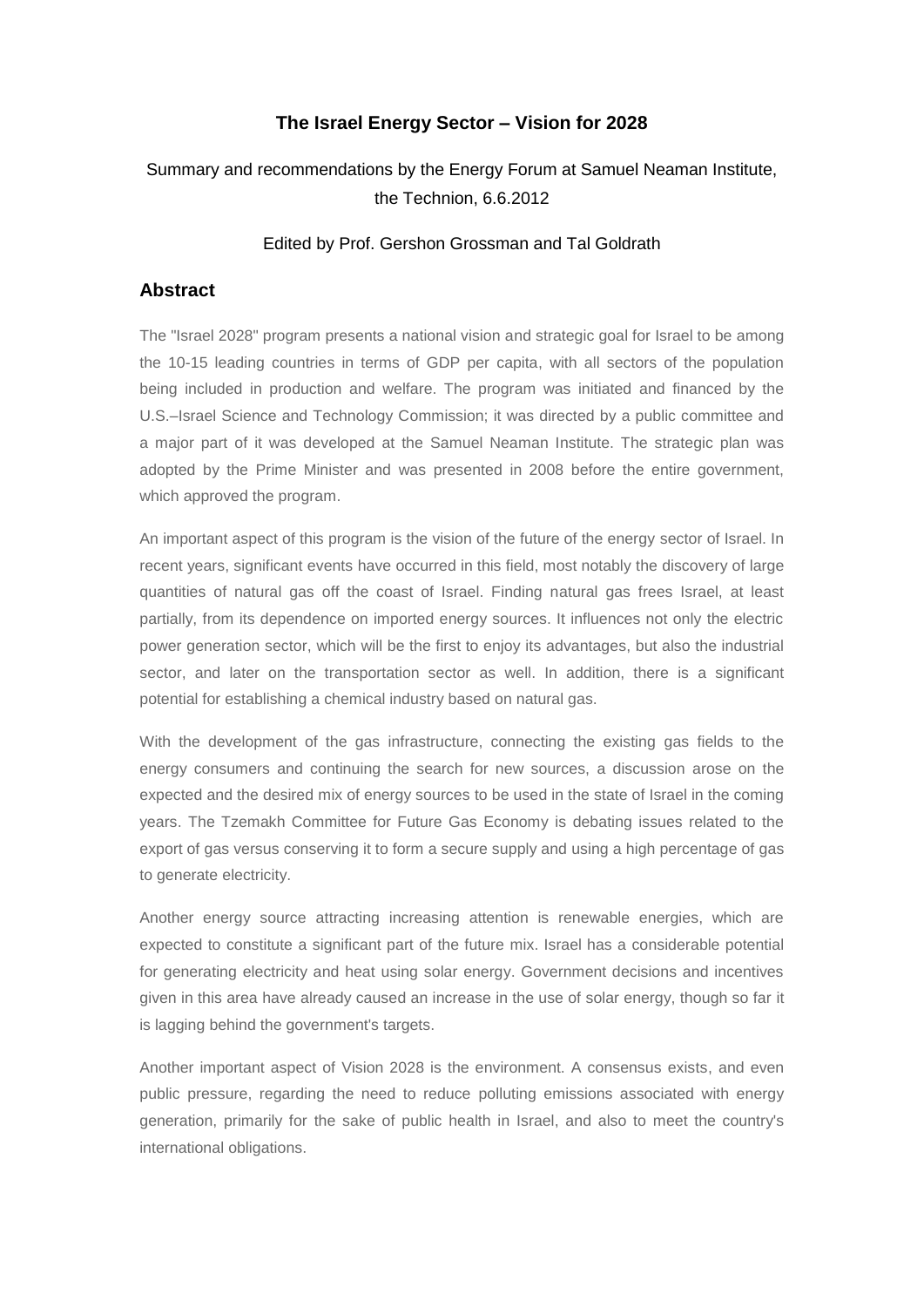The major axis around which the discussion about the energy vision for 2028 revolved was the mix of energy sources to be used in future years. The recommended mix for electricity generation, as agreed upon by most participants, is 50% natural gas, 30% renewable energy, and the remaining 20% - coal, oil shale, and possibly nuclear energy. However, the correct method for reaching conclusions regarding the optimal mix involves analytical modeling and its application to different scenarios of assumptions and parameters, and these issues should be the focus of discussion among the experts.

Natural gas, which is the primary source, has many advantages but its use involves problems and risks that require preparation. Much of the debate has centered on converting gas to electricity at a high percentage and exporting gas versus saving it to form a secured supply. Do economic considerations outweigh the security consideration, and what is the price of the security? Another issue is Israeli industry, that is, increasing the gas supply to existing industry and even the establishment of a new, gas-based chemical industry.

Renewable energies are advantageous environmentally and in terms of security of supply, but they have considerable disadvantages in terms of cost of production, their land-intensive characteristic, availability of production, and grid connection problems.

Improving energy efficiency is a field which has significant potential, and deserves proper attention and effort.

#### **Recommendations**

- 1. Along with the construction of the infrastructure for the natural gas supply, investments have to be made in security: establishing a redundant transmission system at the gas inputs and pipelines, and allowing fuel duality in all gas-driven power plants, so it would be possible, if necessary, to change over immediately to using an alternative fuel. Beyond that, the natural tendency to increase the proportion of gas in the resources used for generating electricity beyond 50% should be resisted.
- 2. Investment in renewable energy should be scheduled as quickly as possible. To be able to play a significant role in the electricity sector of the State of Israel, renewable energy should be incorporated at a faster rate than the growth rate and the increase in consumption, considering the limited potential and final utilization of appropriate land space.
- 3. Natural gas can provide a basis for an advanced chemical industry, and the Ministry of Energy is acting, together with the Industry, Trade, and Employment Ministry, to promote the issue. To do so, it is necessary to ensure the certainty of a long-term gas supply; otherwise there is no chance for investment in this industry. This should be taken into account when considering the export of gas.